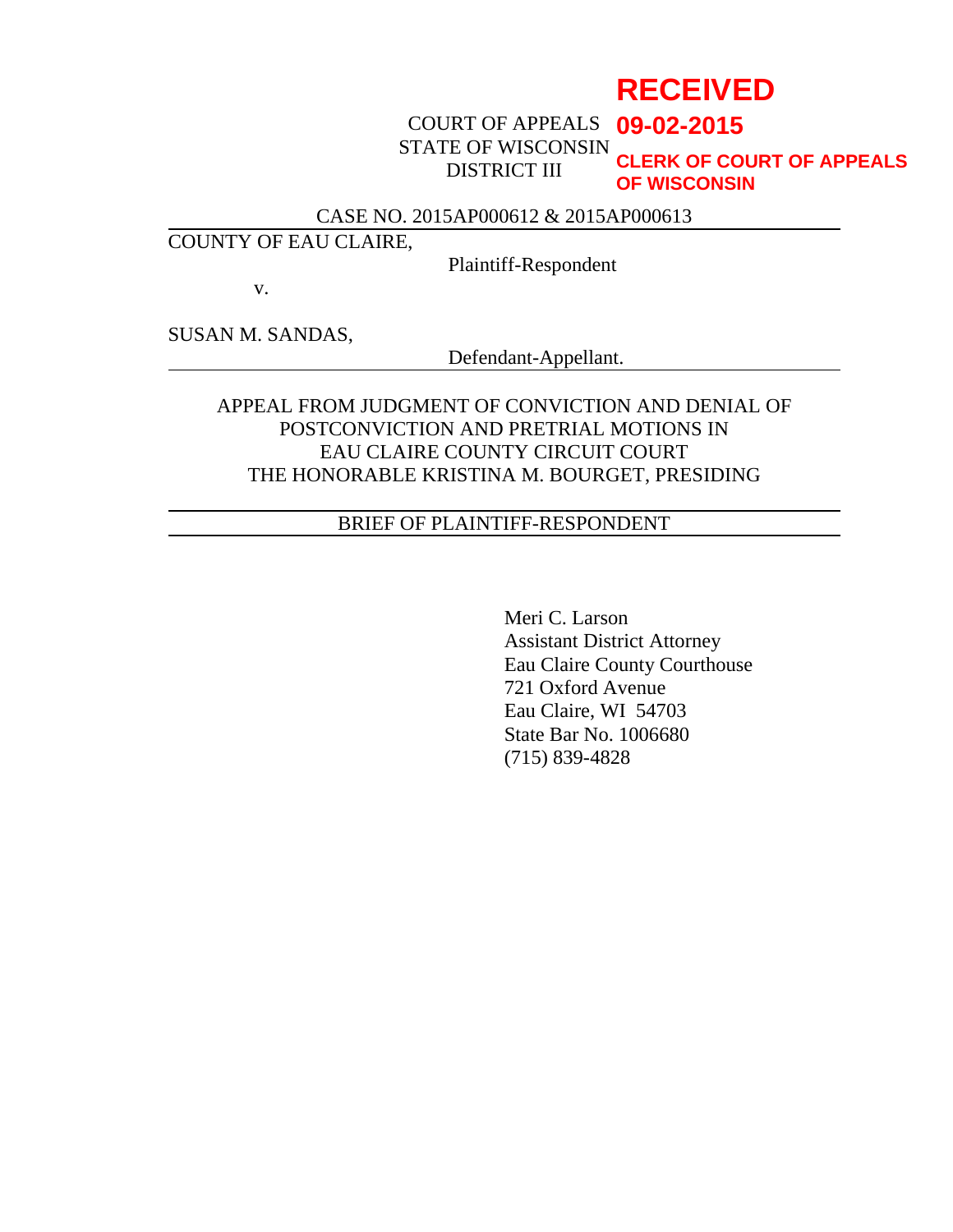## TABLE OF CONTENTS

| 11                               |                                                                                                                                                                                                                               |                             |  |
|----------------------------------|-------------------------------------------------------------------------------------------------------------------------------------------------------------------------------------------------------------------------------|-----------------------------|--|
| ISSUES PRESENTED FOR REVIEW<br>1 |                                                                                                                                                                                                                               |                             |  |
| L.                               | WAS THE EVIDENCE RECEIVED AT TRIAL<br>SUFFICIENT FOR A JURY TO CONCLUDE THAT<br>SANDAS WAS OPERATING A MOTOR VEHICLE<br>WHILE UNDER THE INFLUENCE OF A DRUG<br>TO A DEGREE WHICH RENDERED HER INCAPABLE<br>OF SAFELY DRIVING? |                             |  |
| II.                              | WAS THE EVIDENCE RECEIVED AT TRIAL SUFFICIENT<br>FOR A JURY TO CONCLUDE THAT SANDAS WAS<br>OPERATING A MOTOR VEHICLE LEFT OF THE CENTER<br>LINE?                                                                              |                             |  |
|                                  | STATEMENT OF ORAL ARGUMENT AND PUBLICATION                                                                                                                                                                                    | $\mathcal{D}_{\mathcal{L}}$ |  |
|                                  |                                                                                                                                                                                                                               | 2                           |  |
|                                  |                                                                                                                                                                                                                               |                             |  |
|                                  |                                                                                                                                                                                                                               | 8                           |  |
|                                  |                                                                                                                                                                                                                               |                             |  |
| $\mathbf{I}$ .                   | THE TRIAL COURT PROPERLY DENIED THE<br><b>MOTION TO DISMISS AND THE MOTION FOR</b><br>JUDGMENT NOTWITHSTANDING THE VERDICT                                                                                                    | 9                           |  |
| $\Pi$ .                          | THE EVIDENCE RECEIVED AT TRIAL WAS<br>SUFFICIENT FOR A JURY TO CONCLUDE THAT<br>SANDAS WAS OPERATING A MOTOR VEHICLE<br>WHILE UNDER THE INFLUENCE OF A DRUG<br>TO A DEGREE WHICH RENDERED HER INCAPABLE                       |                             |  |
| III.                             | THE EVIDENCE RECEIVED AT TRIAL WAS<br>SUFFICIENT FOR A JURY TO CONCLUDE THAT<br>SANDAS WAS OPERATING A MOTOR VEHICLE                                                                                                          |                             |  |
|                                  |                                                                                                                                                                                                                               |                             |  |
|                                  |                                                                                                                                                                                                                               |                             |  |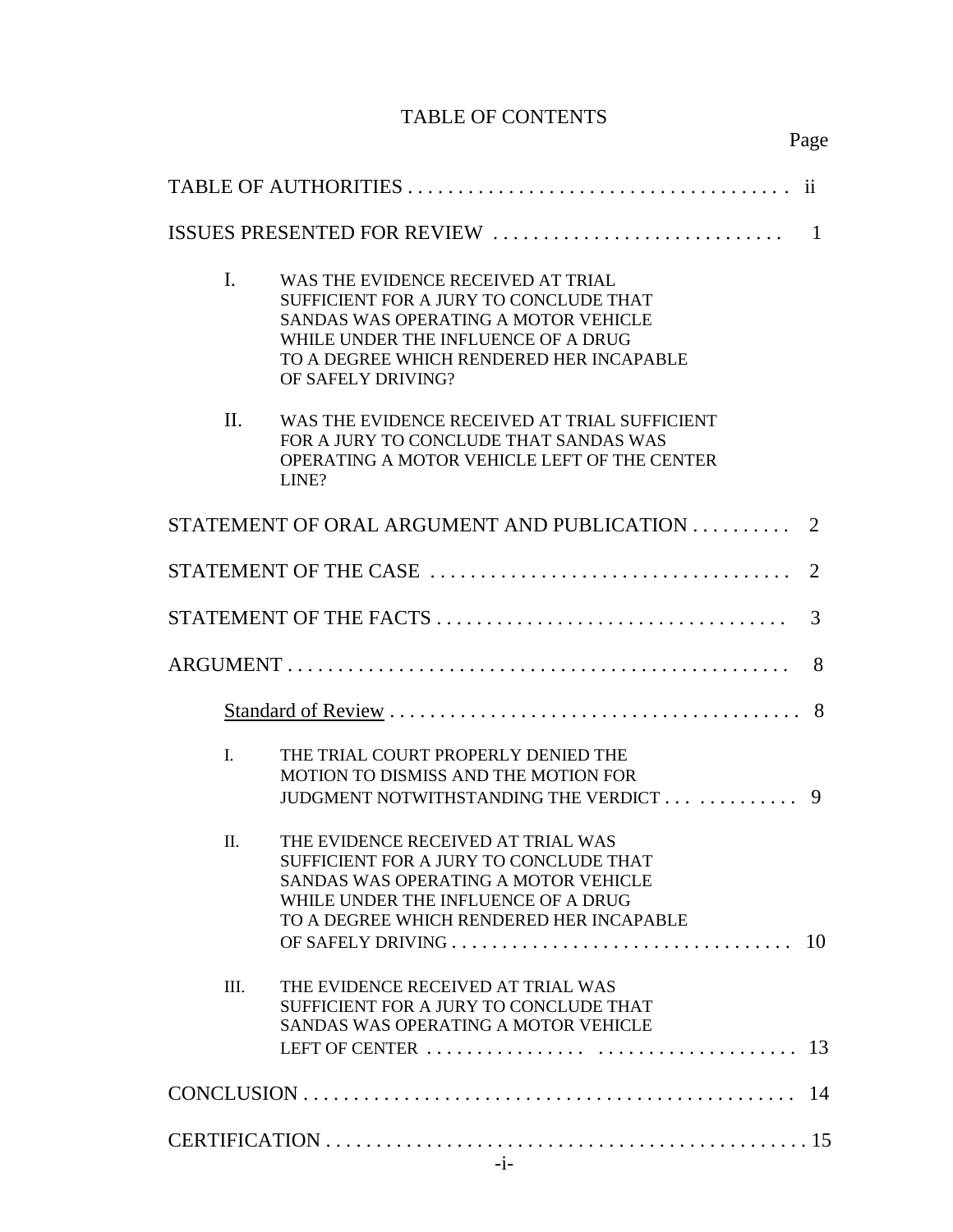### TABLE OF AUTHORITIES

|                                                           | Page |
|-----------------------------------------------------------|------|
| Morden v. Continental AG                                  |      |
|                                                           |      |
| Lundin v. Shimanski                                       |      |
|                                                           |      |
| Wozniak v. Local No. 1111                                 |      |
|                                                           |      |
| <b>State v. Pettit</b>                                    |      |
| 171 Wis.2d 627, 646-47, 492 N.W.2d 633 (Ct. App. 1992) 13 |      |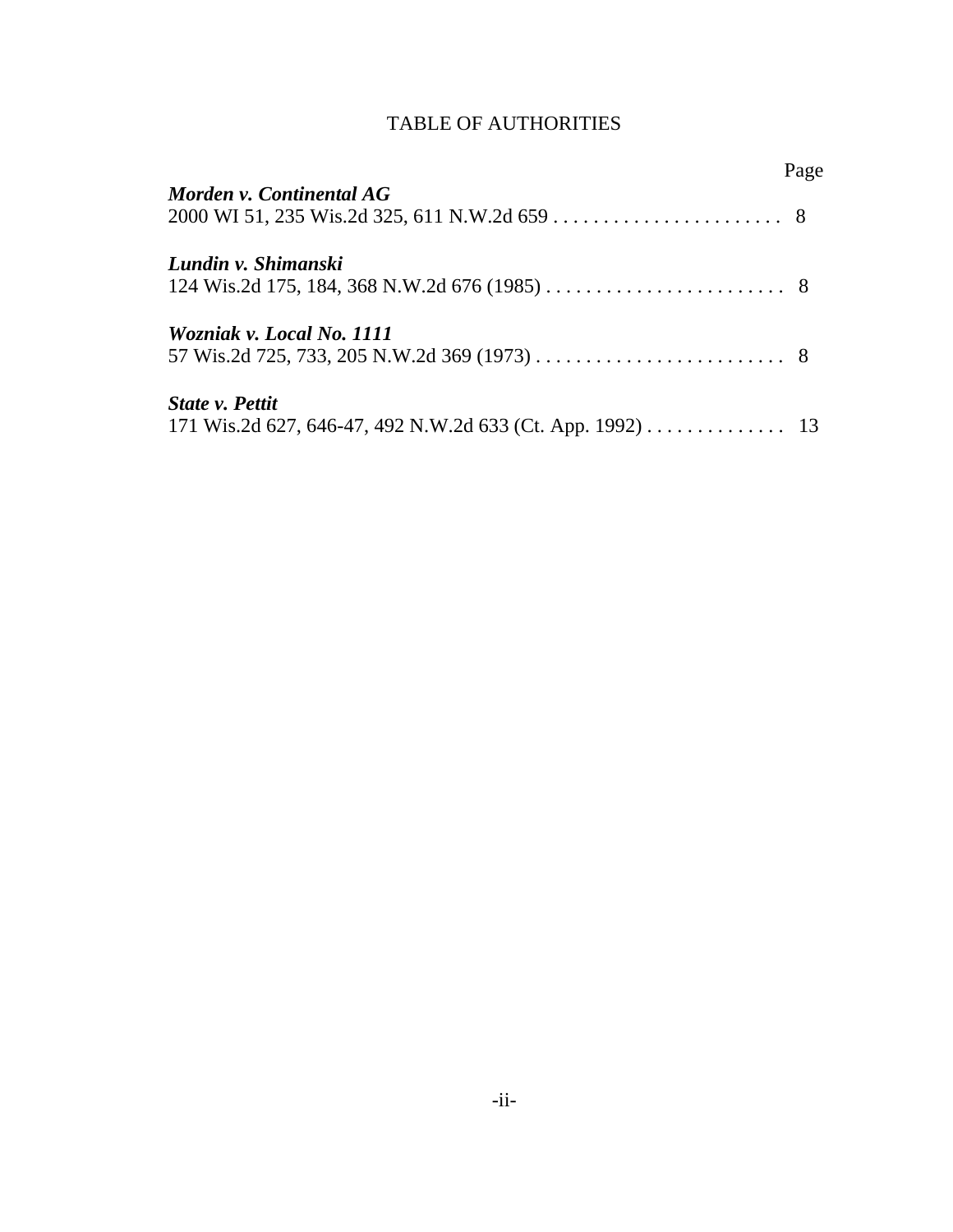### COURT OF APPEALS STATE OF WISCONSIN DISTRICT III

#### CASE NO. 2015AP000612 & 2015AP000613

#### COUNTY OF EAU CLAIRE,

Plaintiff-Respondent

v.

SUSAN M. SANDAS,

Defendant-Appellant.

### APPEAL FROM JUDGMENT OF CONVICTION AND DENIAL OF POSTCONVICTION AND PRETRIAL MOTIONS IN EAU CLAIRE COUNTY CIRCUIT COURT THE HONORABLE KRISTINA M. BOURGET, PRESIDING

#### BRIEF OF PLAINTIFF-RESPONDENT

#### ISSUES PRESENTED FOR REVIEW

I. WAS THE EVIDENCE RECEIVED AT TRIAL SUFFICIENT FOR A JURY TO CONCLUDE THAT SANDAS WAS OPERATING A MOTOR VEHICLE WHILE UNDER THE INFLUENCE OF A DRUG TO A DEGREE WHICH RENDERED HER INCAPABLE OF SAFELY DRIVING?

THE TRIAL COURT DECIDED: Yes

II. WAS THE EVIDENCE RECEIVED AT TRIAL SUFFICIENT FOR A JURY TO CONCLUDE THAT SANDAS WAS OPERATING A MOTOR VEHICLE LEFT OF THE CENTER LINE?

THE TRIAL COURT DECIDED: Yes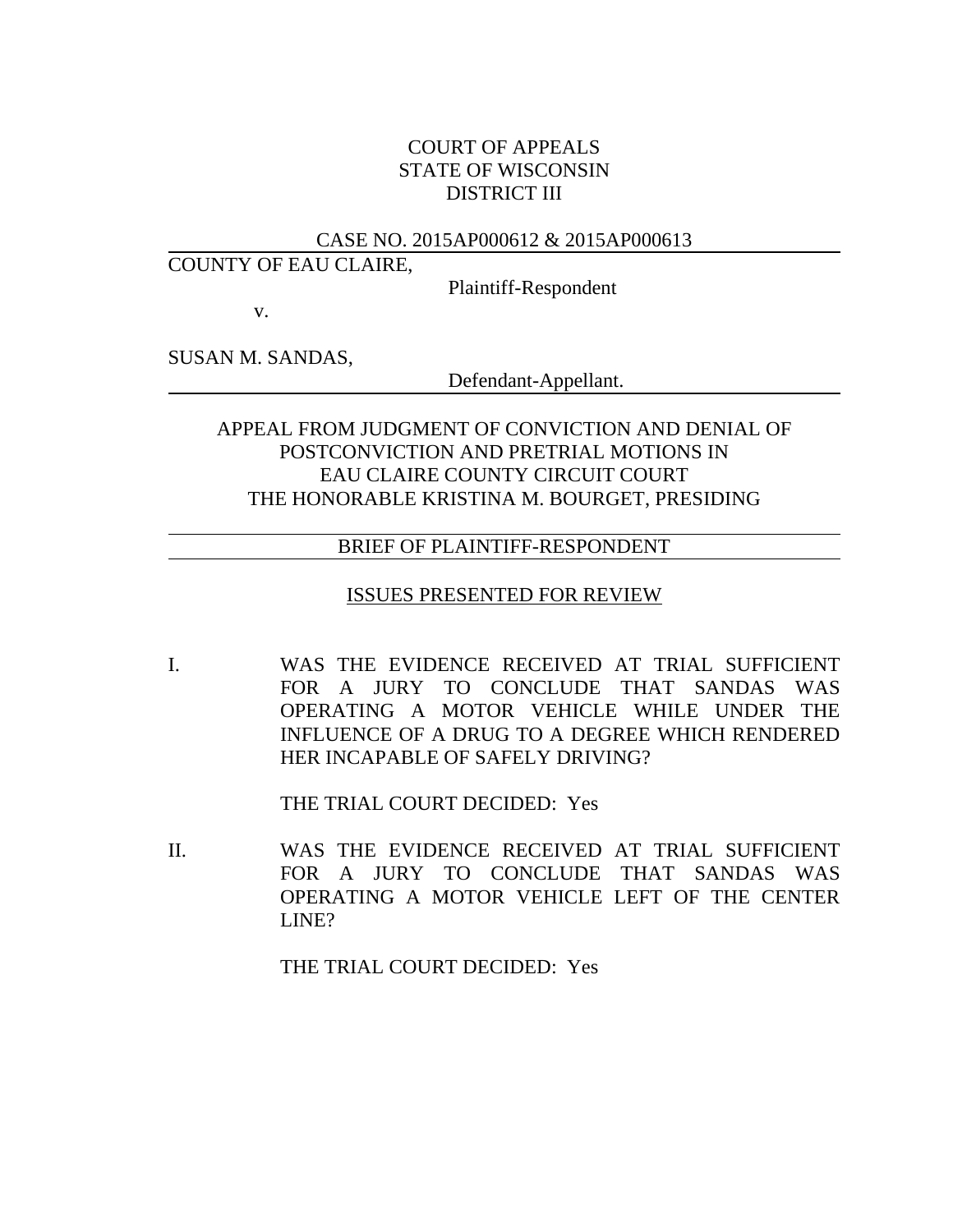#### STATEMENT OF ORAL ARGUMENT AND PUBLICATION

Oral argument should not be necessary for the prosecution of this appeal. It is expected that the parties' legal briefs will fully present and address the issues presented for appeal. Additionally, the court's decision need not be published since it is anticipated that it will be controlled by existing case law.

#### STATEMENT OF THE CASE

On May 23, 2014, Susan Sandas filed a Motion to Dismiss and Suppress (6). She filed a Motion to Dismiss – Supplement on July 21, 2014 (9). The same Motion to Dismiss – Supplement was filed again on July 30, 2014 with an attachment of a letter from Richard Alfuth, M.D. (10). The Motions to Dismiss and Motion to Suppress were denied after an evidentiary hearing on July 14, 2015 (26) in a written decision dated August 26, 2014 (11).

 On January 5, 2015, a six-person jury found Sandas guilty of Operating a Motor Vehicle Left of the Center Line (19) and Operating a Motor Vehicle While Under the Influence of a Drug  $(18)$ .<sup>1</sup> Sandas filed a Motion for Judgment of Acquittal Notwithstanding the Jury Verdict and for New Trial on January 12, 2015 (20). In a written decision dated February 9, 2015, the Court denied Sandas' motion  $(22)$ .

Sandas filed a Notice of Appeal on March 25, 2015 (25).

 $\overline{a}$ 

<sup>&</sup>lt;sup>1</sup> Sandas' Statement of the Case erroneously alleges she was convicted of Operating Under the Influence of a Controlled Substance.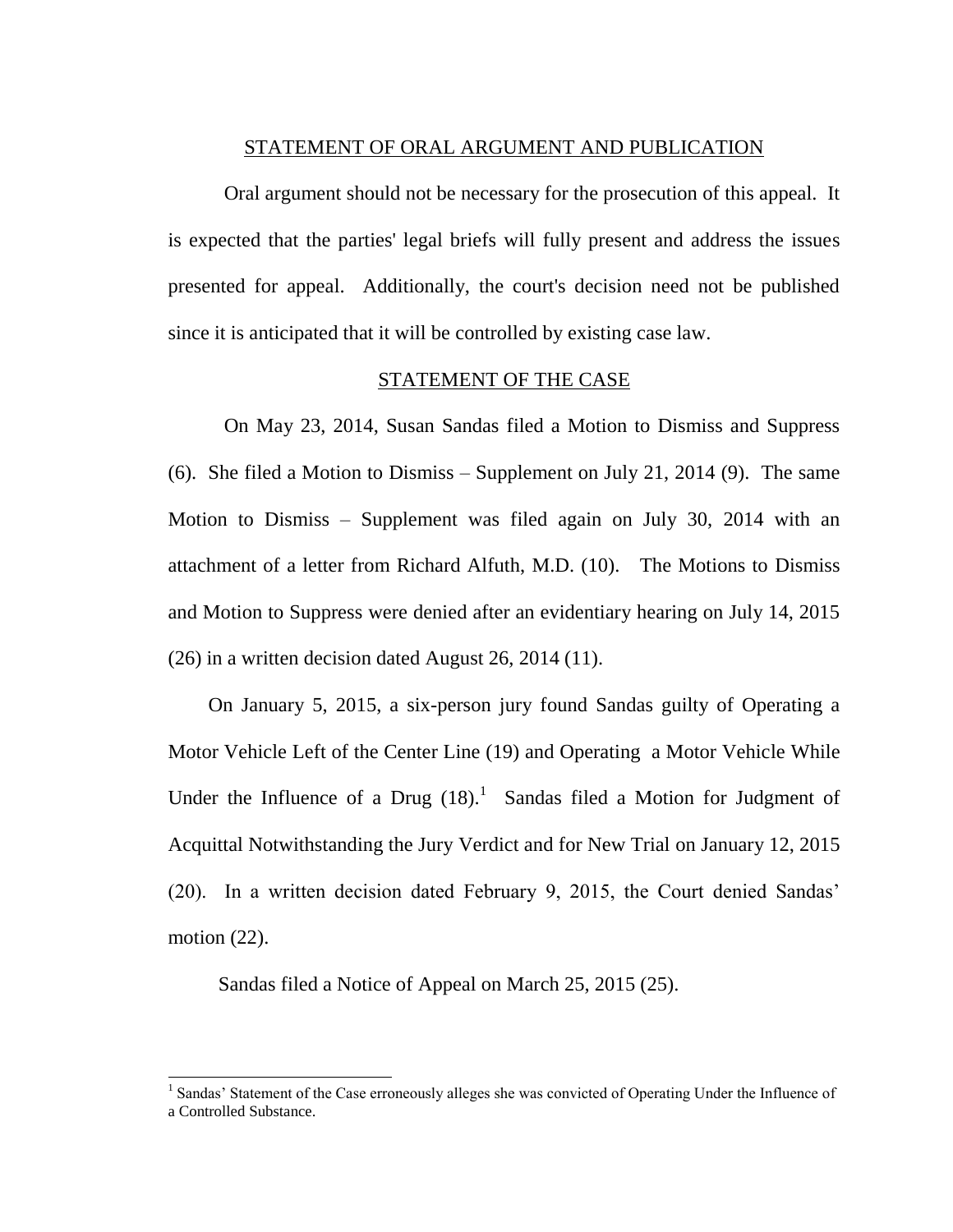#### STATEMENT OF FACTS

 Because Sandas' Statement of Facts does not include all of the "facts relevant to the issues presented for review," Wis. Stats.§ (Rule) 809.19(1)(d), as it fails to recite most of the trial evidence relevant to her appellate claims, a summary of the relevant facts is included here.  $2^2$ 

On June 5, 2013, shortly before 5:00 p.m., Morgan Gerk was driving his vehicle home to Eau Claire after finishing his work as an environmental compliance specialist in Augusta, Wisconsin (28:70-71). Gerk first noticed a vehicle ahead of his between Augusta and Fall Creek (28:72). Gerk became concerned about the erratic driving he witnessed from this vehicle after having passed through Fall Creek (28:72). Gerk said that he noticed the vehicle swerving hard to the right and then overcompensating by swerving left (28:72). He then took a few minutes to make additional observations to satisfy himself that the driver wasn't texting, looking at a map or fidgeting (28:72). Once he saw that the driver had two hands on the steering wheel and was facing forward the whole time, he was convinced the driver was compromised in some way and he then called -911 (28:72-73).

Gerk reported to the dispatcher his observations of the driving behavior until the vehicle was stopped by law enforcement officers at the Kwik Trip on

 $\overline{a}$ 

 $2^2$  Sandas' Statement of Facts also fails to cite to the record, includes argument, and references a letter which was never received as an exhibit at trial (28:157-158) or any other court proceeding (26: 37-39). The letter from Dr. Richard Alfuth was submitted as an attachment to the second filing of the Motion to Dismiss – Supplement (10) sixteen days after the evidentiary hearing took place.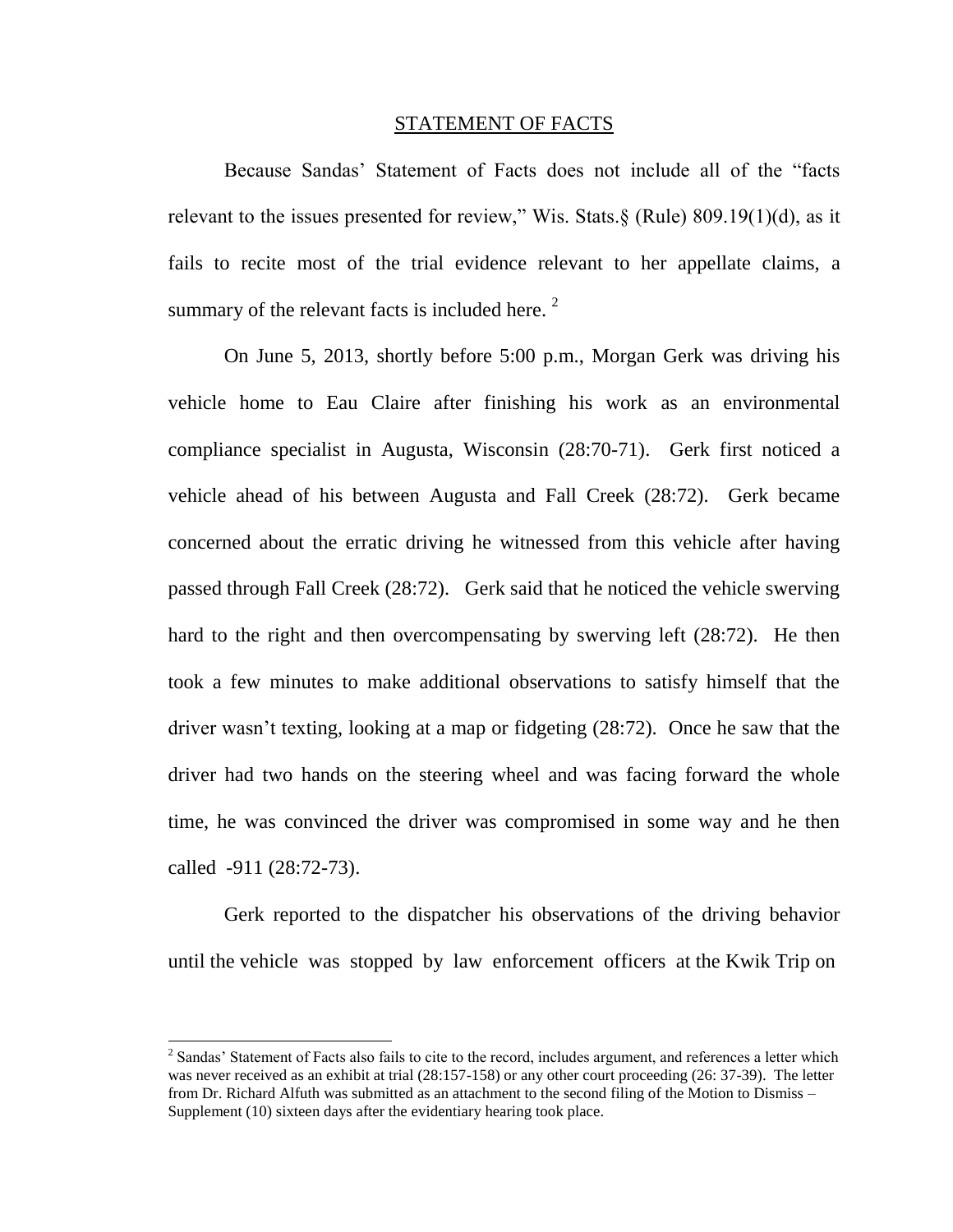Brackett Avenue in the City of Eau Claire (28:73-76). Gerk provided the license plate number and vehicle description to the dispatcher (28:73). He described how there is a series of blind hills between Fall Creek and Eau Claire where you can't see the vehicles beyond the crest of the hill (28:73). He said that the driver was swerving right into the gravel shoulder of the road and then swerving back left and overcompensating beyond the fog line and the centerline a couple of times on those blind hills, which could have easily resulted in a high speed collision and that worried him a lot (28:73-74). Gerk said that when they approached the transition of Altoona and Eau Claire, where the roadside becomes a concrete curb, he saw the driver swerve right and come within inches of the curb (28:74). He was afraid because of the 45 mile an hour speed of travel, that the driver would hit the curb, lose control of the vehicle and spin out, or possibly collide with another vehicle (28:74).

Gerk parked in the Papa Murphy's parking lot while officers addressed the driver in the Kwik Trip parking lot (28:76). Gerk provided a written statement of his observations to law enforcement officers while he was still parked in the Papa Murphy's parking lot (28:76).

A recording of Morgan Gerk's -911 call was marked as Exhibit #2 and played for the jury (28:77). Gerk testified that everything he reported to the dispatcher was accurate with the exception of his direction of travel, which he reported as eastbound when it was actually westbound (28:78).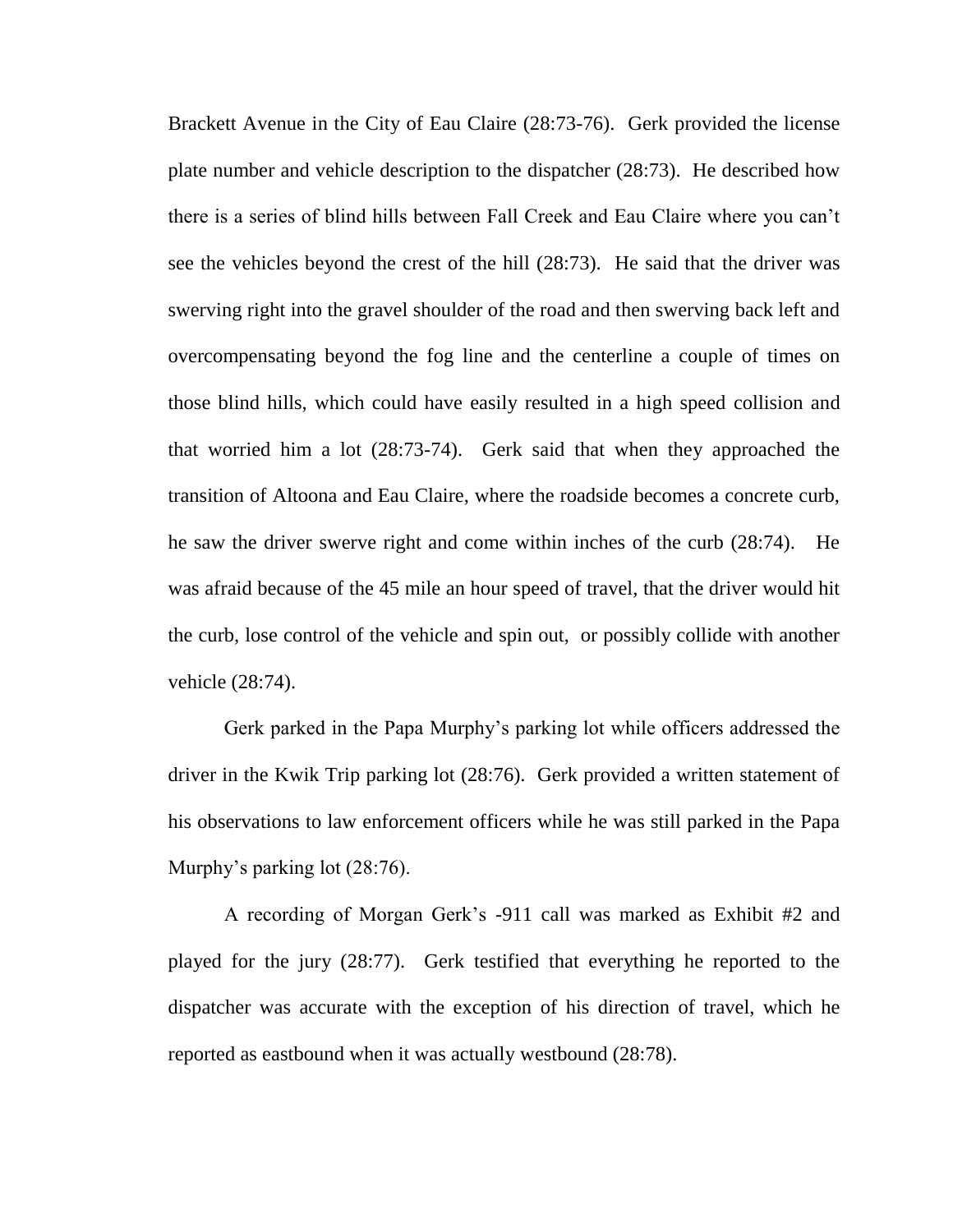Timothy Porn, an officer with the Eau Claire Police Department, testified that he heard the police radio broadcast about a possibly impaired driver which he soon observed in the Kwik Trip parking lot (28:83). He followed the vehicle which came from the east entrance, and as it made its way out of the west entrance, (which was directly across from Papa Murphy's), he initiated contact with the vehicle before it could enter Brackett Avenue (28:83-84). Officer Porn identified the driver of the vehicle as Susan Sandas (28:86). Officer Porn observed that Sandas had a glazed look over her eyes as if she were impaired (28:86). Based on his training and experience, Officer Porn did not think the glazed look was a result of fatigue (28:87). Officer Porn asked Sandas to step out of the vehicle and he observed that she was unstable on her feet (28:88). He asked her if she took any type of medication (28:88). Sandas told Officer Porn that she had medication at home but did not have any medication with her and didn't take any (28:88). Officer Porn asked Sandas whether she was taking any sort of narcotic medication (28:89). She denied that she had taken any (28:89).

An Eau Claire County Deputy Sheriff arrived to take over the investigation from Officer Porn because the initial observations of the driving occurred outside the limits of the City of Eau Claire (28:87-88). Officer Porn stood by while the field sobriety tests were conducted by the Deputy (28:88). Based on Officer Porn's observations of the standard field sobriety tests, he felt that Sandas was impaired by something other than fatigue (28:89).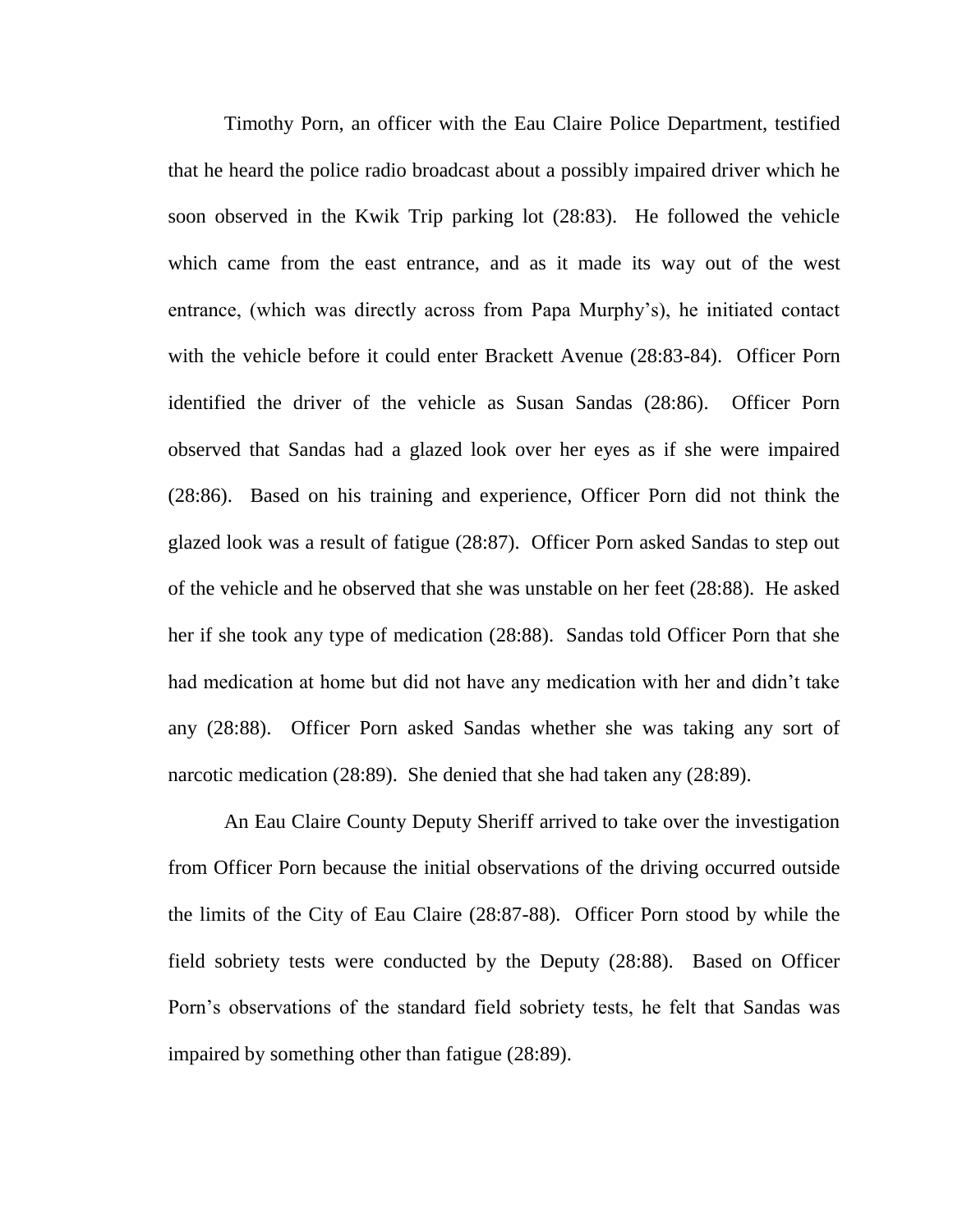Dustin Walters, a Deputy Sheriff for Eau Claire County, testified that when he first contacted Sandas, he noticed that her pupils were very constricted and that the sky was cloudy (28:120). Based on his training, Deputy Walters believed that Sandas might have been impaired by narcotics (28:120-121). He also observed that Sandas' eyes appeared glazed over, her speech was "kinda slow and slurred", she swayed back and forth, and seemed generally unsteady on her feet (28:121). He asked Sandas if she'd taken any prescription medications (28:121). Sandas reported that she had medications prescribed for her but said she hadn't taken any that day (28:121). A few minutes later, Sandas said that she had taken medication for depression (28:121-122). Deputy Walters asked Sandas whether she was on any narcotic medications (28:122). Sandas said she was prescribed a narcotic for pain but that she hadn't taken it and that she didn't have it with her (28:122). Sandas wouldn't identify the narcotic medication that she was prescribed (28:122).

Deputy Walters then testified about the three standard field sobriety tests he administered to Sandas and what he had observed (28:122-128). Deputy Walters explained what he looks for when conducting the Horizontal Gaze Nystagmus test (28:123-125). He then testified that he saw lack of smooth pursuit in both of Sandas' eyes and nystagmus at maximum deviation in both eyes (28:123-124).

Deputy Walters explained what he looks for during the performance of the walk and turn test (28:125-126). He told the jury he saw Sandas lose her balance and come out of the starting position during instructions, step off the line during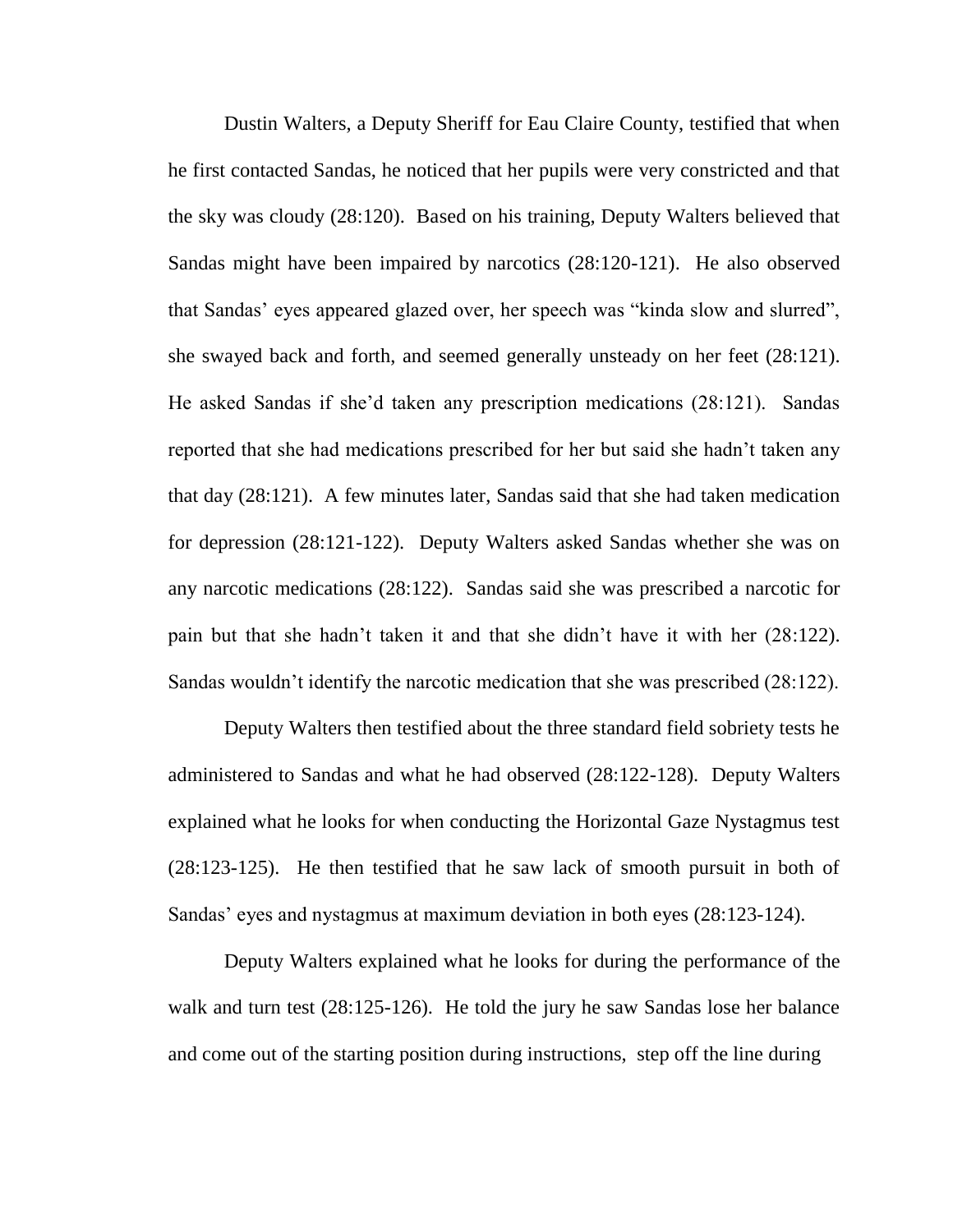the performance of the first nine steps of the test, and fail to touch heel-to-toe on a couple of the steps (28:126). He saw Sandas take 14 steps instead of 9, and saw her raise her arms for balance more than 6 inches away for her body while taking the steps (28:126). On the second set of nine steps, Deputy Walters observed Sandas miss heel-to-toe on several steps, use her arms for balance, and take 16 steps instead of 9 (28:126-127).

Deputy Walters explained to the jury what he looks for in the performance of the one-leg stand test (28:128). He then described his observations of Sandas' performance of the test (28:128). Deputy Walters saw Sandas begin to sway as soon as she raised her left foot, use her arms for balance, and start hopping to keep her balance at 19 or 20 seconds before she put her foot down on Count 23 (28:128). A recording of the video from Deputy Walters' squad camera (marked as Exhibit #4) was played for the jury (28:129).

William Johnson, chemist supervisor within the Toxicology Section of the Wisconsin State Laboratory of Hygiene, testified that Fluoxetine, Norfluoxetine (a metabolite of Fluoxetine), and Oxycodone were identified as drugs found in Sandas' blood sample (28:174). He testified that the quantities of those drugs in Sandas' blood sample were within the therapeutic range (28:175). Johnson testified that a person can be impaired for driving even while the drug is within the therapeutic range (28:175), but that he could not definitively say that any individual person would be impaired for driving simply by looking at the test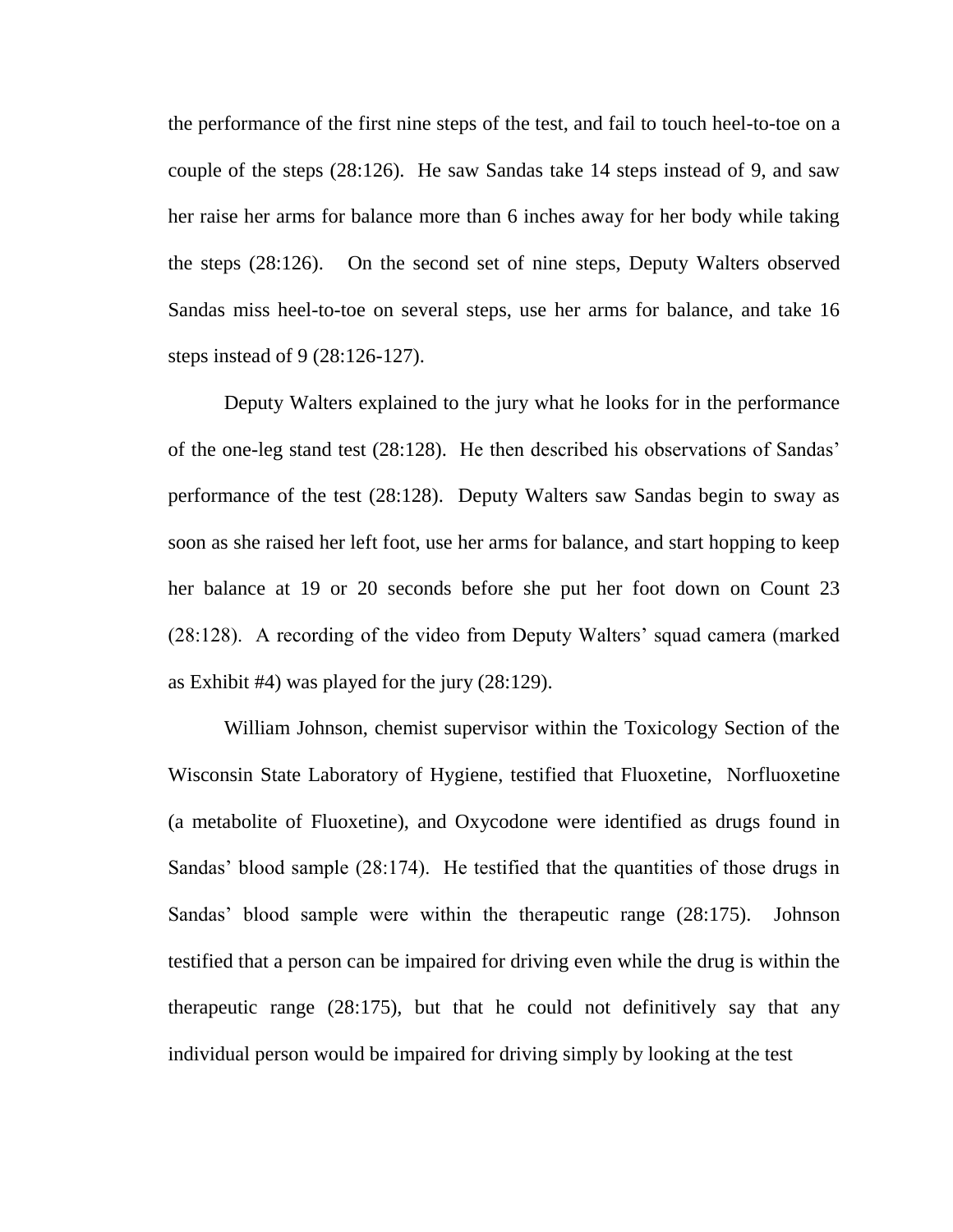results (28:175-176). Johnson explained to the jury that how a person reacts to a particular medication depends upon the individual and a number of factors, including the presence of other drugs in the person's system (28:175-179). Johnson also explained that the narcotic analgesic property of Oxycodone could cause constricted pupils (28:179) as well as sleepiness (28:178).

#### ARGUMENT

Sandas' argument consists of nothing more than her disagreement with the findings of the jury and her disagreement with the court's rulings on the motion for judgment notwithstanding the jury's verdict and the motion to dismiss. No case law is cited in the entire brief. No standard of review is provided for any issue raised.

#### Standard of Review

Jury verdicts are upheld if there is "any credible evidence in the record on which the jury could have based its decision." *Morden v. Continental AG*, 2000 WI 51, ¶ 39, 235 Wis.2d 325, 611 N.W.2d 659 (quoting *Lundin v. Shimanski*, 124 Wis.2d 175, 184, 368 N.W.2d 676 (1985)). A motion for judgment notwithstanding the verdict should only be granted when the evidence gives rise to no dispute regarding material issues or when evidence is so clear and convincing that unbiased minds can reach only one conclusion. *Wozniak v. Local No. 1111*, 57 Wis.2d 725, 733, 205 N.W.2d 369 (1973).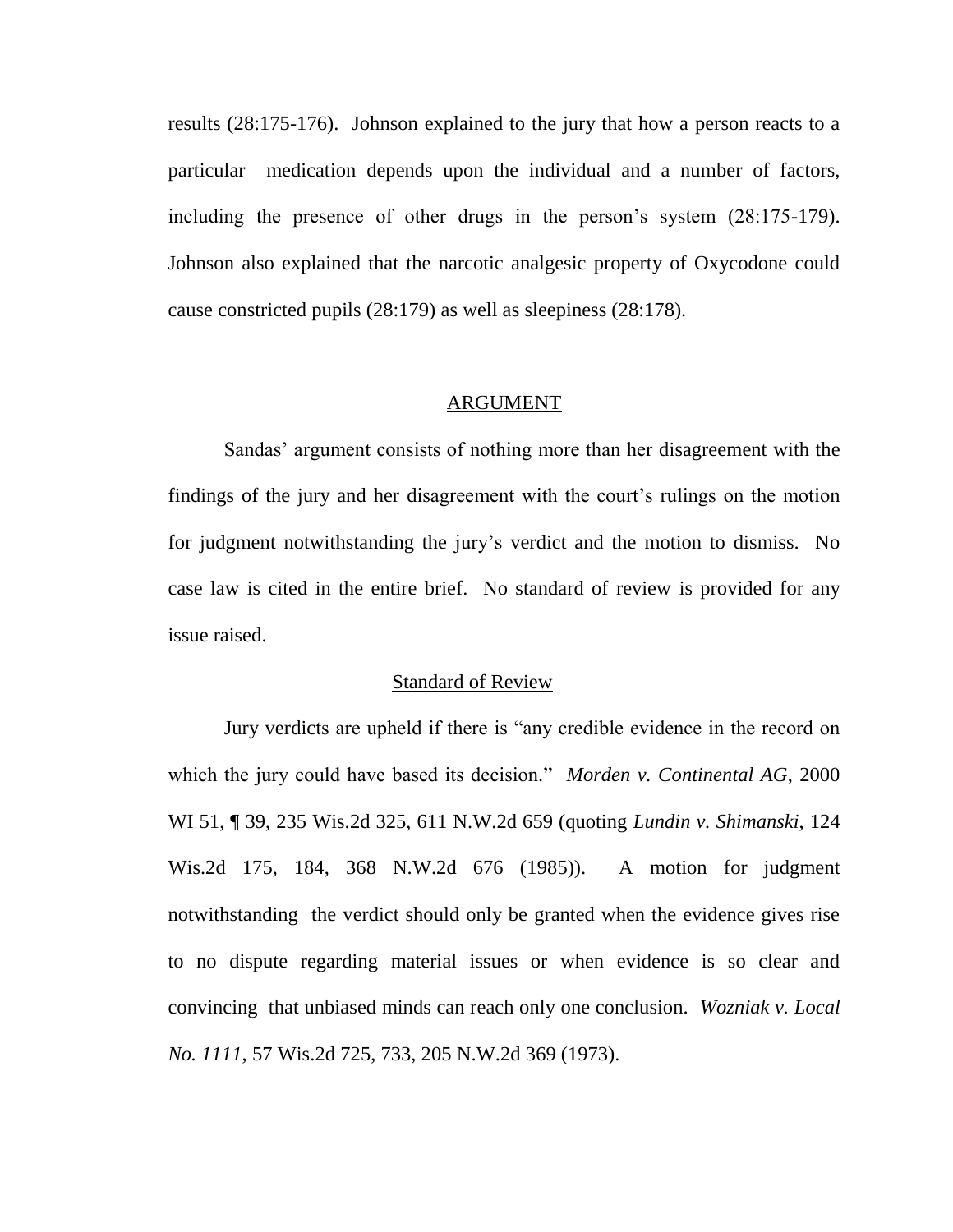### I. THE TRIAL COURT PROPERLY DENIED THE MOTION TO DISMISS AND THE MOTION FOR JUDGMENT NOTWITHSTANDING THE VERDICT.

 Sandas alleged that the court erred in failing to grant her pre-trial motion to dismiss (Brief at p. 5), but she neglected to develop an argument in support of that statement. In a written decision dated August 26, 2014 (11), the Court noted that Sandas produced a letter from her treating physician dated March 27, 2014 (10) regarding current use of oxycodone (10mg) and acetaminophen (325 mg) (as a supplement to the motion to dismiss the traffic citations). The Court found that Sandas was "implicitly asking the Court to grant summary judgment dismissing the traffic citations" (11:2). The Court held that summary judgment is not available in civil forfeiture actions. Sandas provided no legal authority to the contrary.

Sandas also alleged that the court erred when it denied the Motion for Judgment Notwithstanding the Jury Verdict (Brief at p.5). Once again, Sandas failed to develop an argument in support of that statement. In a written decision dated February 6, 2015, the Court stated that "[a] jury's verdict should be sustained if there is *any* credible evidence to support the verdict" (22). Sandas fails to provide an alternate legal standard, simply alleging that her view of the evidence should prevail.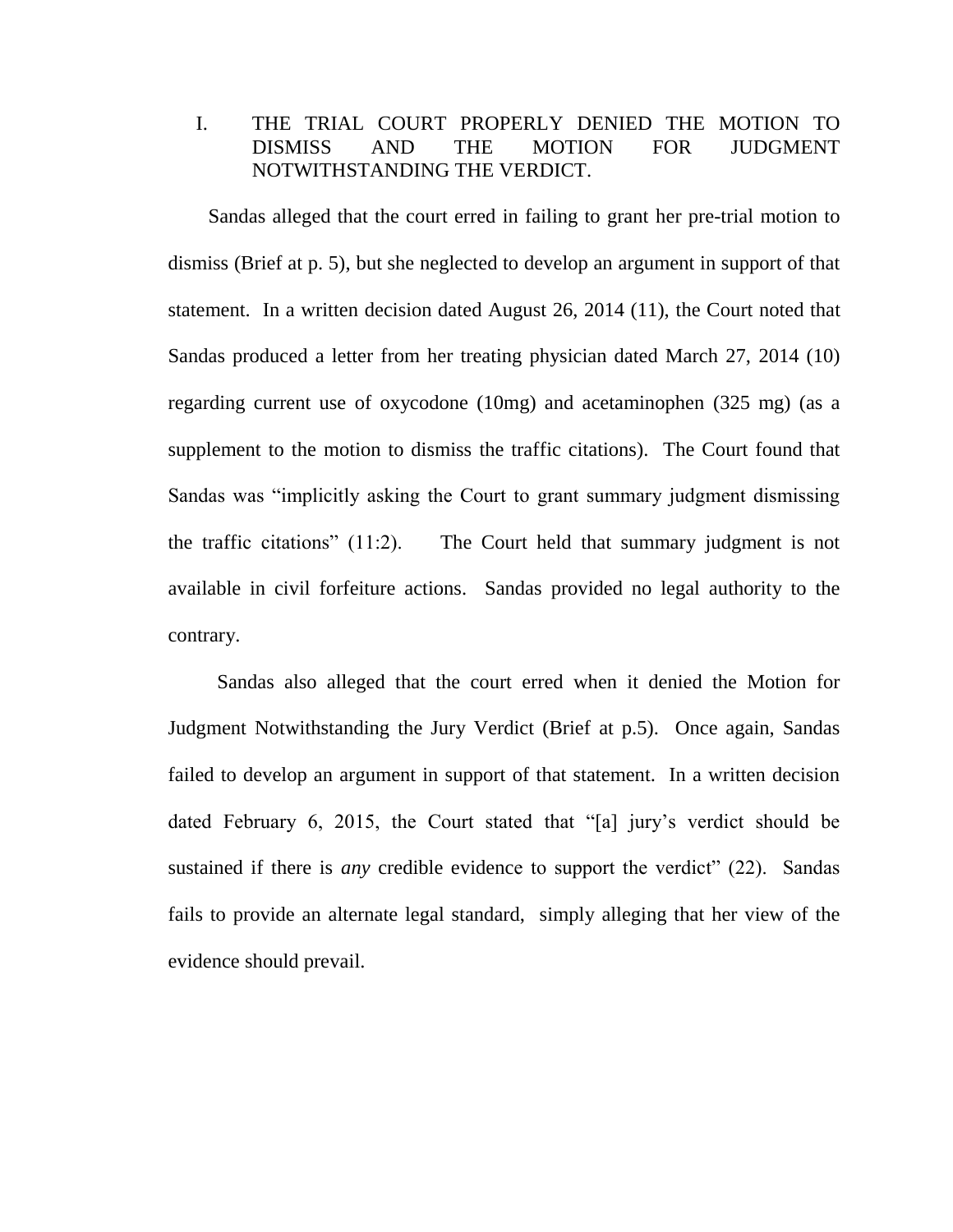II. THE EVIDENCE RECEIVED AT TRIAL WAS SUFFICIENT FOR A JURY TO CONCLUDE THAT SANDAS WAS OPERATING A MOTOR VEHICLE WHILE UNDER THE INFLUENCE OF A DRUG TO A DEGREE WHICH RENDERED HER INCAPABLE OF SAFELY DRIVING.

The jury was instructed that evidence is the sworn testimony of witnesses (28:212; 17:5). The jury was also instructed how they should evaluate the credibility of each witness (28:215-216; 17:8-9). Among those considerations are whether the witness has an interest or lack of interest in the result of the trial, the clearness or lack of clearness of the witness' recollections, the opportunity the witness had for observing and for knowing the matters the witness testified about, and the reasonableness of the witness' testimony (28:215-216; 17:8). The jury was also instructed to consider bias or prejudice, if any has been shown, possible motives for falsifying testimony, and all other facts and circumstances during the trial which tend either to support or to discredit the testimony (28:216).

Sandas claims that the standard field sobriety tests administered by Deputy Walters were improperly performed and of no use whatsoever (Brief at p. 9). The jury had the benefit of viewing Sandas' performance of those tests (28:129) from which they were permitted to make their own judgment. The jury was also permitted to accept as true the testimony of the law enforcement officers that the standard field sobriety tests were conducted according to protocol, despite the testimony of Sandas' witness Thomas Burr.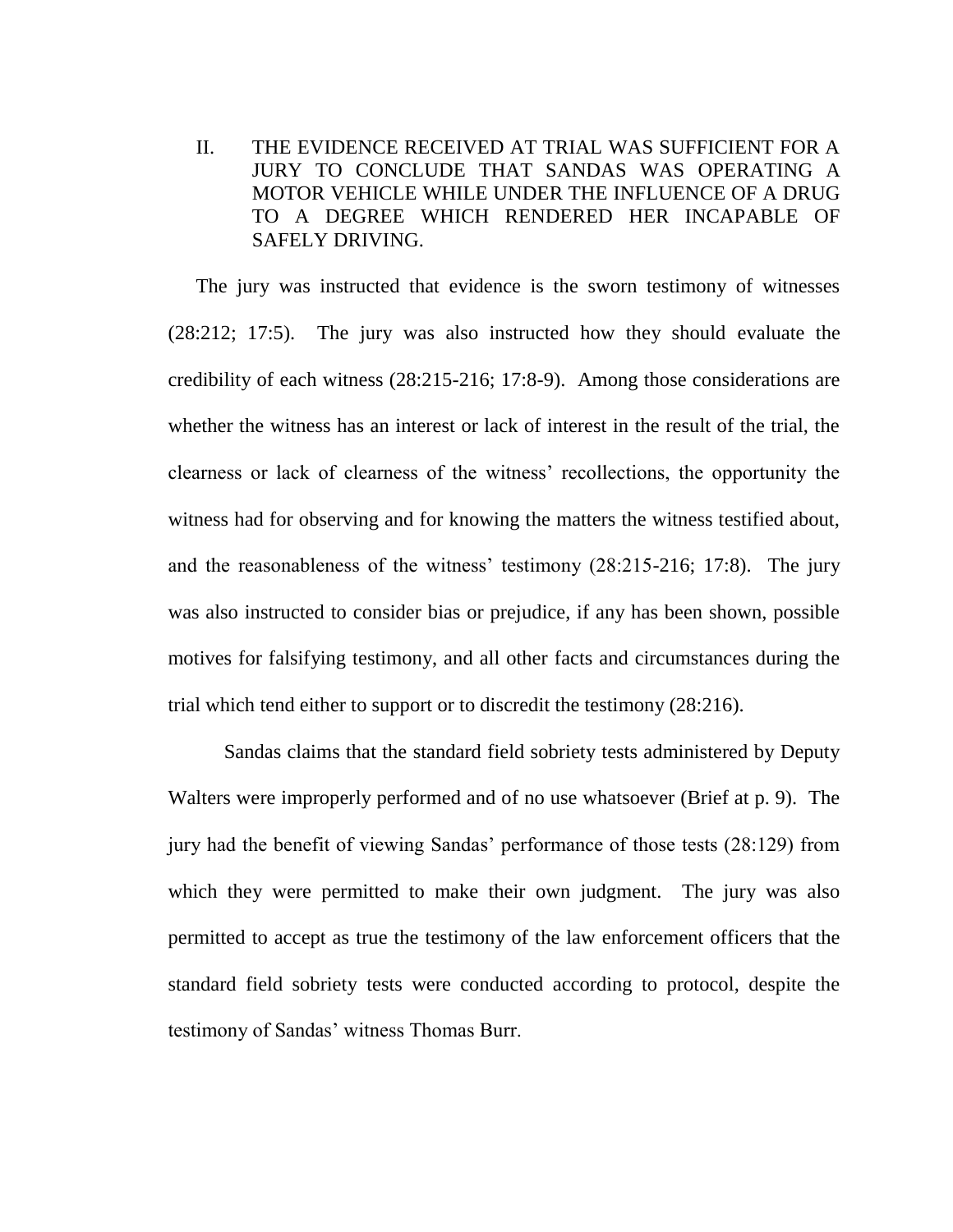The jury was permitted to discount Sandas' testimony, particularly after they heard her conversations with law enforcement officers in which she claimed she had not taken any medications that day or the night before, and that she refused to identify the narcotic drug she was prescribed (28:88-89,121-122, Exhibit 4).

Sandas misstates the evidence when she claims that either William Johnson from the Wisconsin State Laboratory of Hygiene or Dr. Richard Alfuth were able to know that Sandas took her medications as prescribed on June 5, 2013 (Brief at pp. 10-11, 6). William Johnson was able to conclude that the amount of oxycodone that was found in Sandas' blood sample, at the time it was drawn, was within the therapeutic range for that medication (28:174). Johnson testified that a person may be impaired for driving when the drug level is within the therapeutic range, but he could not infer from the test alone that a particular person was impaired by a particular level of medication in the same way that he could infer impairment by a certain level of alcohol in the blood (28:175-176). Dr. Alfuth conceded that he did not know whether Sandas took her medication as prescribed on May 5, 2013 (28:151) and he never witnessed her driving (28:150). Dr. Alfuth did not have independent knowledge from which he could conclude that Sandas' use of oxycodone caused no significant impairment for her job, driving, or in her personal life (28:150-155).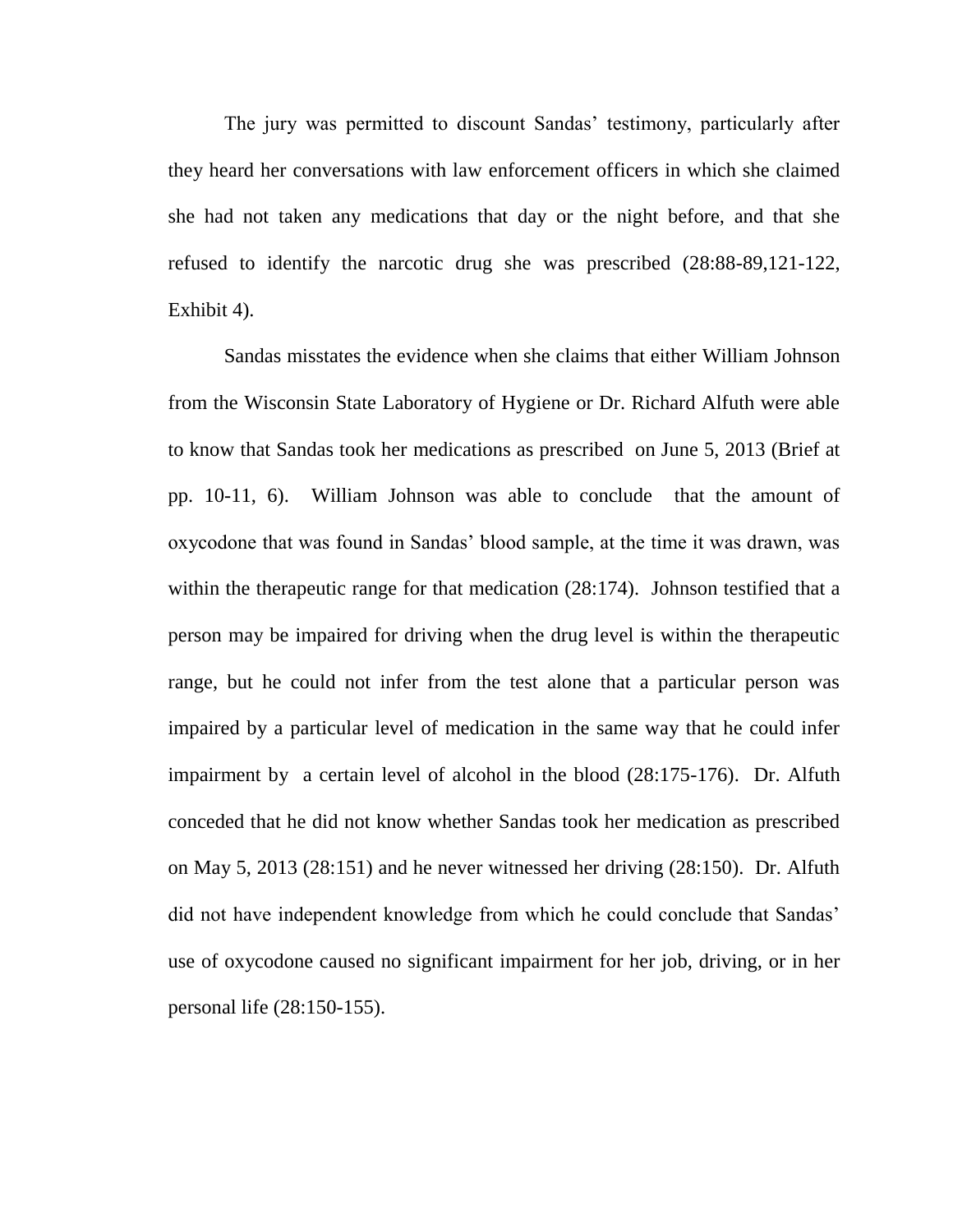The jury was instructed how to evaluate expert opinion testimony. "[A] witness with expertise in a particular field may give an opinion in that field. In determining the weight to give to this opinion, you should consider the qualifications and credibility of the witness, the facts upon which the opinion is based, and the reasons given for the opinion. Opinion evidence was received to help you reach a conclusion. However, you are not bound by an expert's opinion. In resolving conflicts in expert testimony, weigh the different opinions against each other. Also, consider the qualifications and credibility of the experts and the facts supporting their opinions" (28:215). The jury was permitted to disregard the opinion of Thomas Burr.

The jury was instructed that "[i]t is not necessary that every fact be proved directly by a witness or an exhibit. A fact may be proved indirectly by circumstantial evidence. Circumstantial evidence is evidence from which a jury may logically find other facts according to common knowledge and experience. Circumstantial evidence is not necessarily better or worse than direct evidence. Either type of evidence can prove a fact. Whether evidence is direct or circumstantial, it must satisfy you by evidence which is clear, satisfactory and convincing that the Defendant committed the offense" (28:214).

The jury was permitted to conclude that the evidence of the drugs identified in Sandas' blood sample, along with her observed driving behavior and her behavior before and during the standard field sobriety tests, amounted to sufficient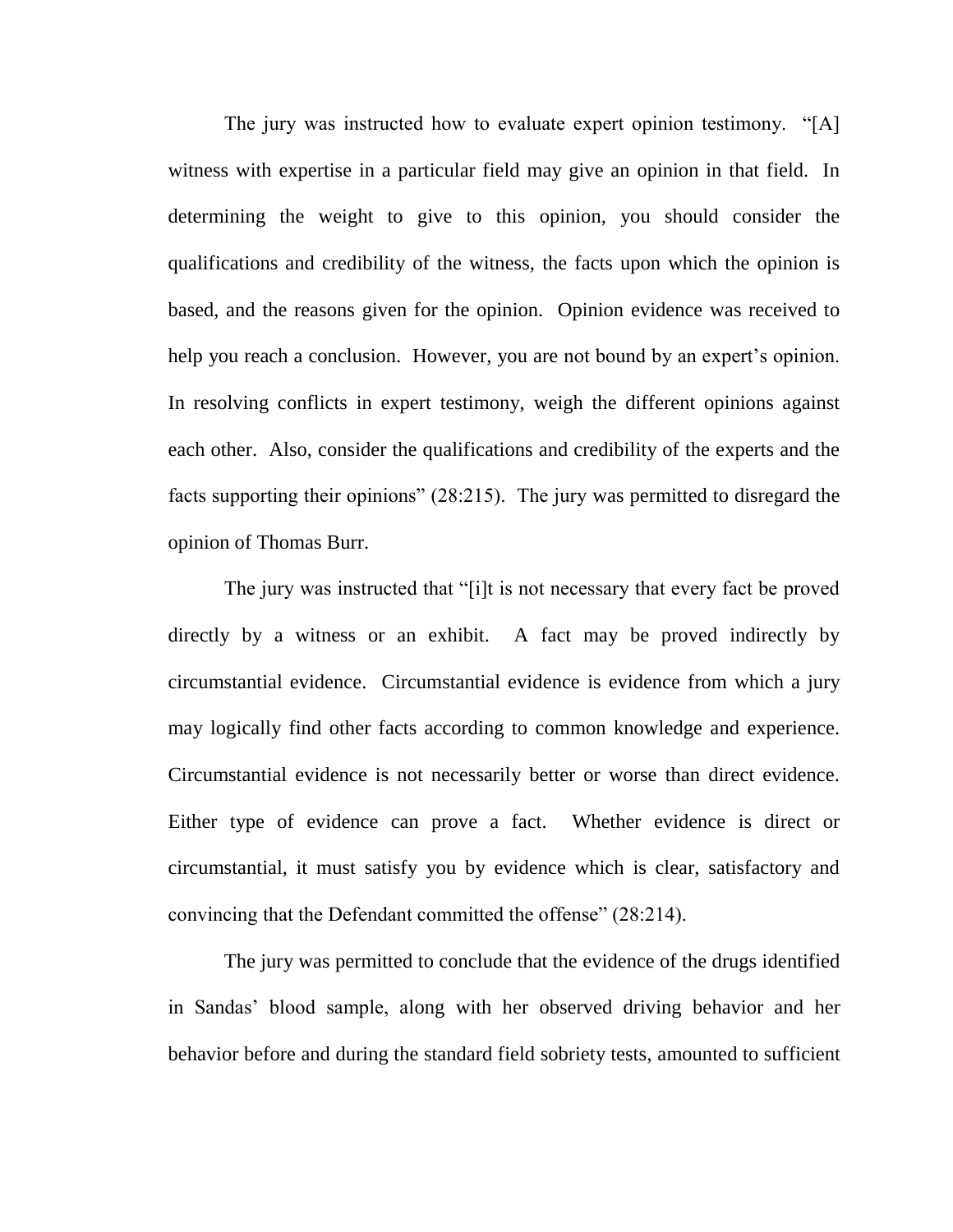evidence to prove she was operating a motor vehicle while under the influence of a drug to a degree which rendered her incapable of safely driving.

### III. THE EVIDENCE RECEIVED AT TRIAL WAS SUFFICIENT FOR A JURY TO CONCLUDE THAT SANDAS WAS OPERATING A MOTOR VEHICLE LEFT OF CENTER.

 Sandas claims, without citing any authority, that the sworn testimony of an eyewitness is insufficient to support a conviction for Operating a Motor Vehicle Left of Center (Brief at p. 8). Sandas suggests, again without citing any authority, that in order for the conviction to be upheld, a law enforcement officer must have personally viewed the violation and/or some sort of corroborating evidence must have been presented at trial.

 Since Sandas fails to develop her argument, this Court need not address it. *See State v. Pettit*, 171 Wis. 2d 627, 646-47, 492 N.W. 2d 633 (Ct. App. 1992) (court of appeals need not address undeveloped arguments).

The jury saw and heard the testimony of Morgan Gerk, who did not know Susan Sandas (28:70). The jury also heard the contemporaneous observations Gerk made of Sandas' driving when the recording of the -911 call was played during the trial (28:77). The jury could reasonably conclude that a stranger isn't likely to involve himself in reporting his observations to law enforcement and testifying in court under oath unless his observations were true and that his concern for others' safety was genuine.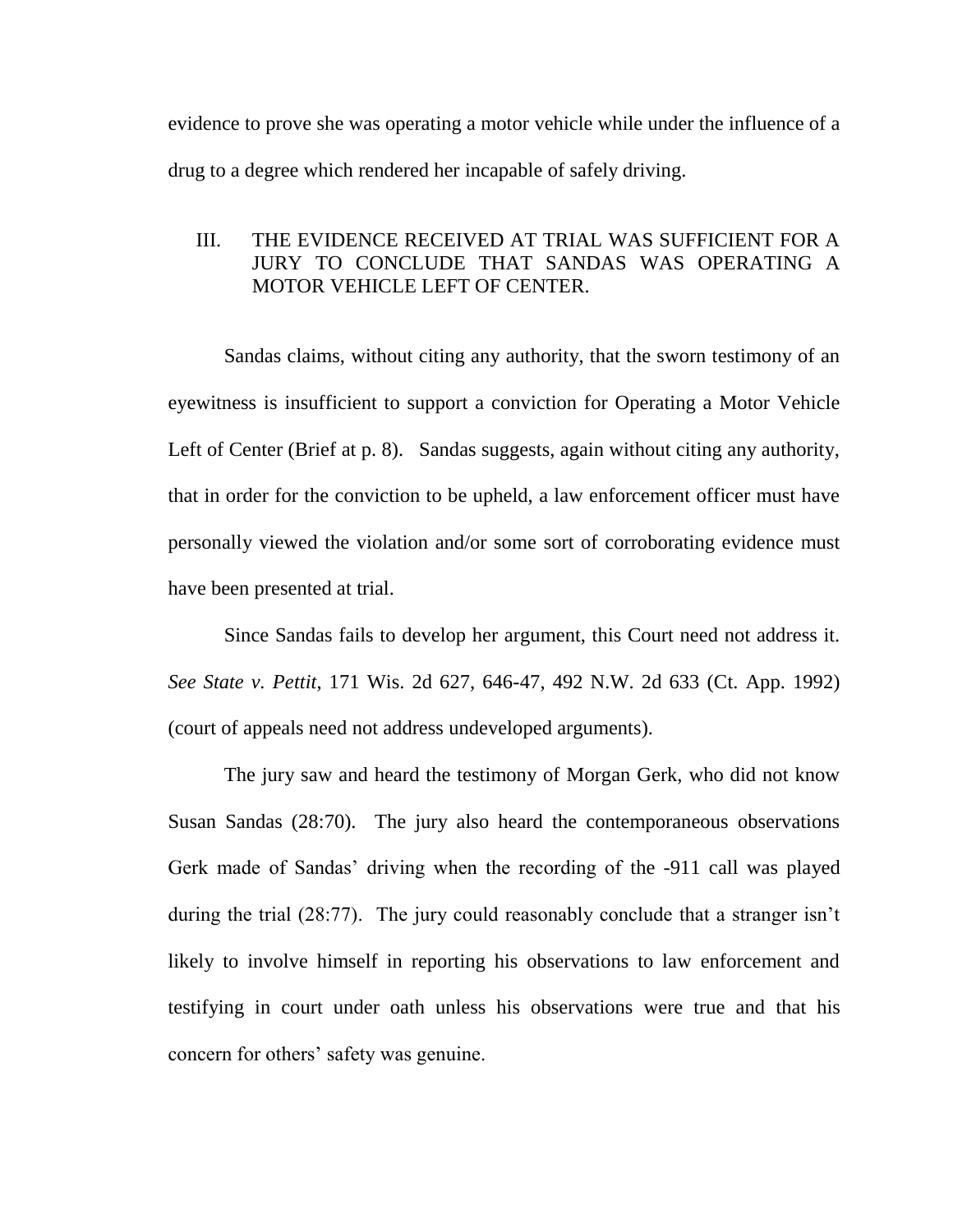#### **CONCLUSION**

 The evidence presented to the jury was legally sufficient to support their finding that Susan Sandas operated a motor vehicle while under the influence of a drug to a degree which rendered her incapable of safely driving and that Sandas operated a motor vehicle on a roadway to the left of the centerline.

Sandas' alternative view of the evidence does not lead to a conclusion that the jury's verdicts must be replaced with a judgment of acquittal. The jury was instructed to come to their own conclusion when evaluating the evidence presented to them (28:209-216). They were not required to agree with Sandas.

For all the reasons stated, the court should affirm the decisions of the circuit court denying the Motion to Dismiss and Suppress and denying the Motion for Judgment of Acquittal Notwithstanding the Jury Verdict and For New Trial and affirm the jury's verdicts.

Dated this  $28<sup>th</sup>$  day of August, 2015.

Meri C. Larson Assistant District Attorney State Bar No. 1006680

\_\_\_\_\_\_\_\_\_\_\_\_\_\_\_\_\_\_\_\_\_\_\_\_\_\_\_\_\_\_\_

cc: Attorney Michael Rajek